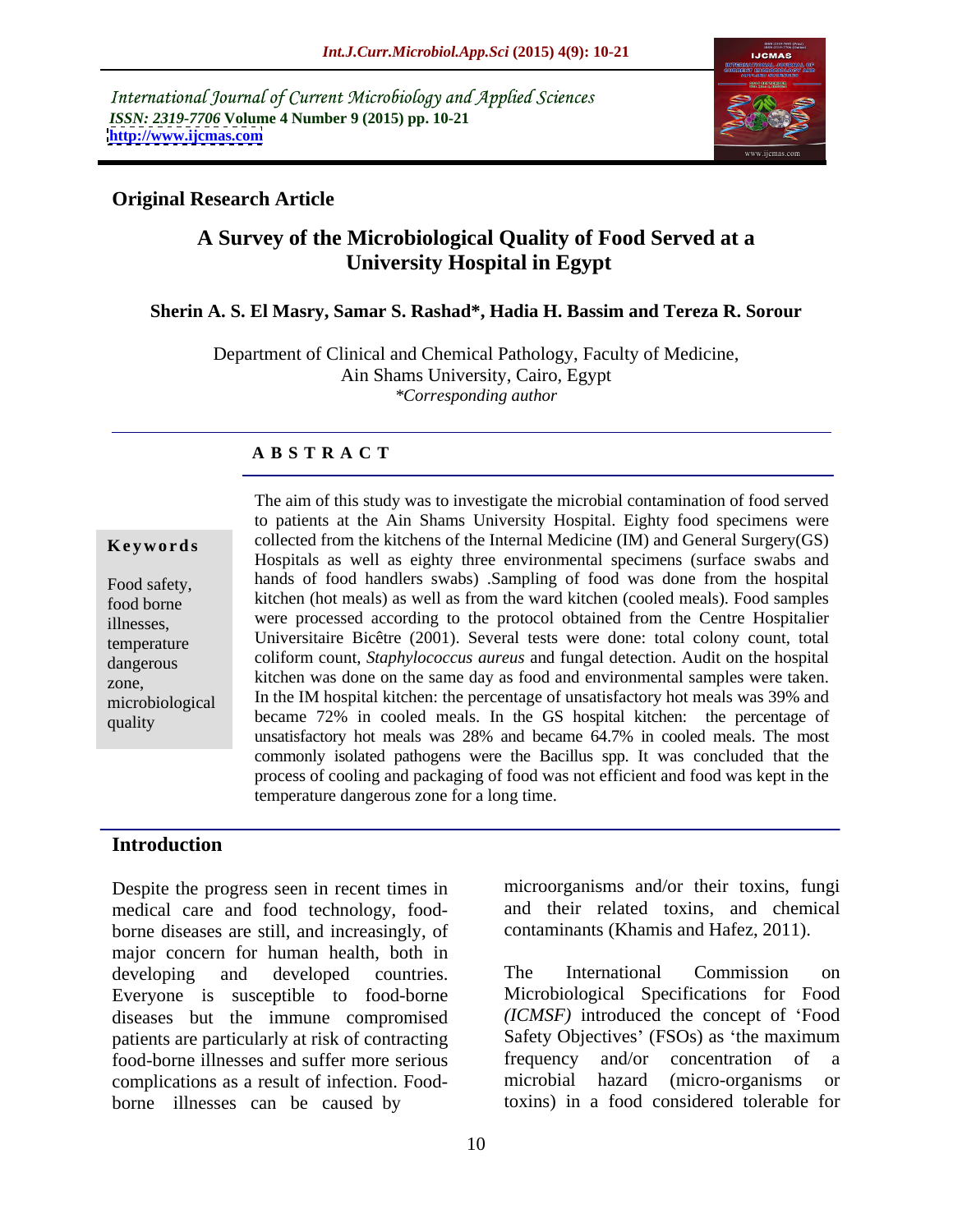consumer protection' *(ICMSF, 2002)*. The FSO concept relates also to the use of the food preparation surfaces taking into Hazard Analysis and Critical Control Point (HACCP) concept for controlling the effectiveness of food processing operations **Materials and Methods** *(ICMSF, 2005).*

HACCP is an ideal, proactive approach and descriptive study that was conducted at the a management system. It is applied to the Central Microbiological Laboratory, Clinical food chain from purchase to consumption. Pathology Department, Ain Shams This program was first developed for the University Hospital, a tertiary referral National Aeronautic and Space university hospital in Cairo, Egypt over the Administration (NASA) food space period from June 2013 and January 2014. program**.** HACCP is interested seriously in keeping the potentially hazardous foods (PHFs) safe. PHFs are food items that require temperature control because they are The study included 80 food specimens capable of supporting the rapid and progressive growth of infectious or toxin producing microbes (Hanekom et al, 2010) 83 environmental samples (surface swabs

If PHFs are held in the temperature danger zone between  $(5^{\circ}C)$  and  $(57^{\circ}C)$  for 4 hours Food included processed food stuffs (rice, or more, infectious and toxin-producing poultry, vegetables, and meat) as well as microbes can grow to dangerous levels. PHFs have been associated with most food borne disease outbreaks. It is critical to Sampling of food was done from the control the handling and storage of PHFs to hospital kitchen (hot meals) as well as from prevent bacterial growth *(Leistner and Gould, 2001).*

Many hospitals advise Low Microbial Diets (LMDs) for patients with a low neutrophil and meat, unsterilized water, unpasteurized kept at 2-4 °C for a maximum of 24 hours. milk products and soft cheeses. LMDs and<br>general HACCP guidelines can ensure that all

the Ain Shams University Hospital; also to

correlate it with the contamination of the consideration the food handling practices.

# **Materials and Methods**

The present study is a cross-sectional Pathology Department, Ain Shams

## **Sampling**

collected from Internal Medicine and General Surgery hospital kitchens as well as and hand swabs).

non-processed food-stuffs (green salad).

hospital kitchen (hot meals) as well as from the ward kitchen (cooled meals).

count and these diets are termed "neutropenic and name of the kitchen. Samples were diets". LMDs reduce ingestion of bacterial and transported immediately in an ice box to the fungal contaminants by exclusion of uncooked microbiology laboratory for processing. fruits, vegetables, cold cuts, undercooked eggs Unless immediately processed, foods were About 50 grams of different foods were collected in sterile containers labeled with the type of sample, date, time of collection

general HACCP guidelines can ensure that all Swabs were taken on the same day of food sick patients in hospitals get the advantage of sampling from the hands of food handlers as receiving safe food (Lund, 2014). well as from the surfaces to which the food The aim of this study was to investigate the boards, salad cutting boards, ovens, microbial contamination of food served at vacuums, foam plates where the food is is exposed (the kitchen pans, meat cutting served).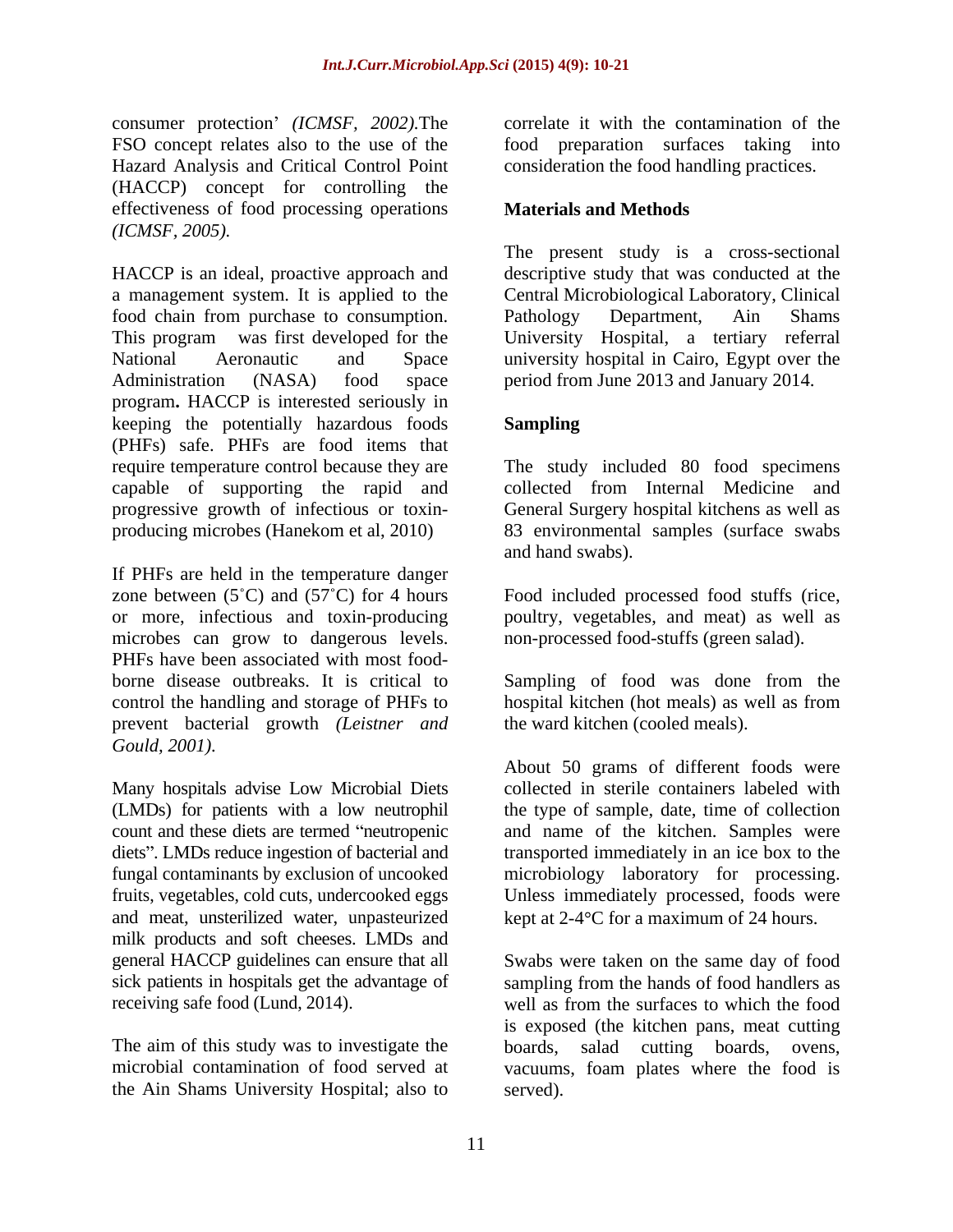Samples were processed according to the protocol obtained from the Centre significant and was further identified by Hospitalier Universitaire, CHU Bicêtre culture morphology and microscopic (2001) Several testes were done total colony examination. (2001).Several testes were done total colony count on nutrient agar, total coliform count on Mac Conkey agar medium, *S.aureus* on Baird Parker medium and fungal detection

## **Determination of the total bacterial count**

Plates were examined after 48 hours, each individual colony was counted, and the total number of colonies was multiplied by the dilution shown on the plate to get the total number of bacteria per gram product. identified by culture morphology, Example: if 10 colonies were found in the plate containing 1mL of the dilution 1:10, then the total bacterial count will be microbiology laboratory. Typing of

Plates were examined after 48 hours, each individual colony was counted, and the total number of colonies was multiplied by the dilution shown on the plate to get the total number of Coliforms per gram product.

values cited in the guidelines for the microbiological quality of various foods

Each type of colony was further identified to the species level by routine biochemical tests used at the microbiology laboratory. **Results and Discussion** 

### **Determination of** *Staphylococcus aureus*

Colonies of *Staphylococcus aureus* appear as black colonies surrounded by clear halo on the BP medium. They were further tested by

### **Processing Determination of fungal contamination**

Any growth on SDA was considered significant and was further identified by culture morphology and microscopic examination.

## **Culture of environmental samples**

on Sabouraud Dextrose agar medium.<br>
conventional Blood agar medium Hand and surface swabs were inoculated on conventional Blood agar medium supplemented with 7%human blood. The

plates were incubated aerobically at  $37<sup>0</sup>$  C

100cfu/gm. organisms was done by an antibiogram. **Determination of the total Coliform count** to all identified organisms according to the for 48 hours. The growing colonies were identified by culture morphology, morphology in Gram stain, conventional biochemical tests routinely done at the microbiology laboratory. Typing of Antimicrobial susceptibility tests were done recommendations of the clinical and laboratory standards institute *(CLSI, 2010).*

## **Auditing on Hospital Kitchens**

Values obtained were compared to the the same day as food and environmental *(Gilbert et al., 2000)*. points related to the food preparation process Audit on the hospital kitchen was done on samples were taken. A checklist was developed taking into account some important including the foodhandlers, the kitchen environment and the surfaces.

# **Results and Discussion**

## **Results of Internal Medicine hospital:**

### **Food samples**

coagulase test to confirm their identity. hot samples from the hospital kitchen, All the eighteen food specimens obtained as (100%) contained microorganisms. However,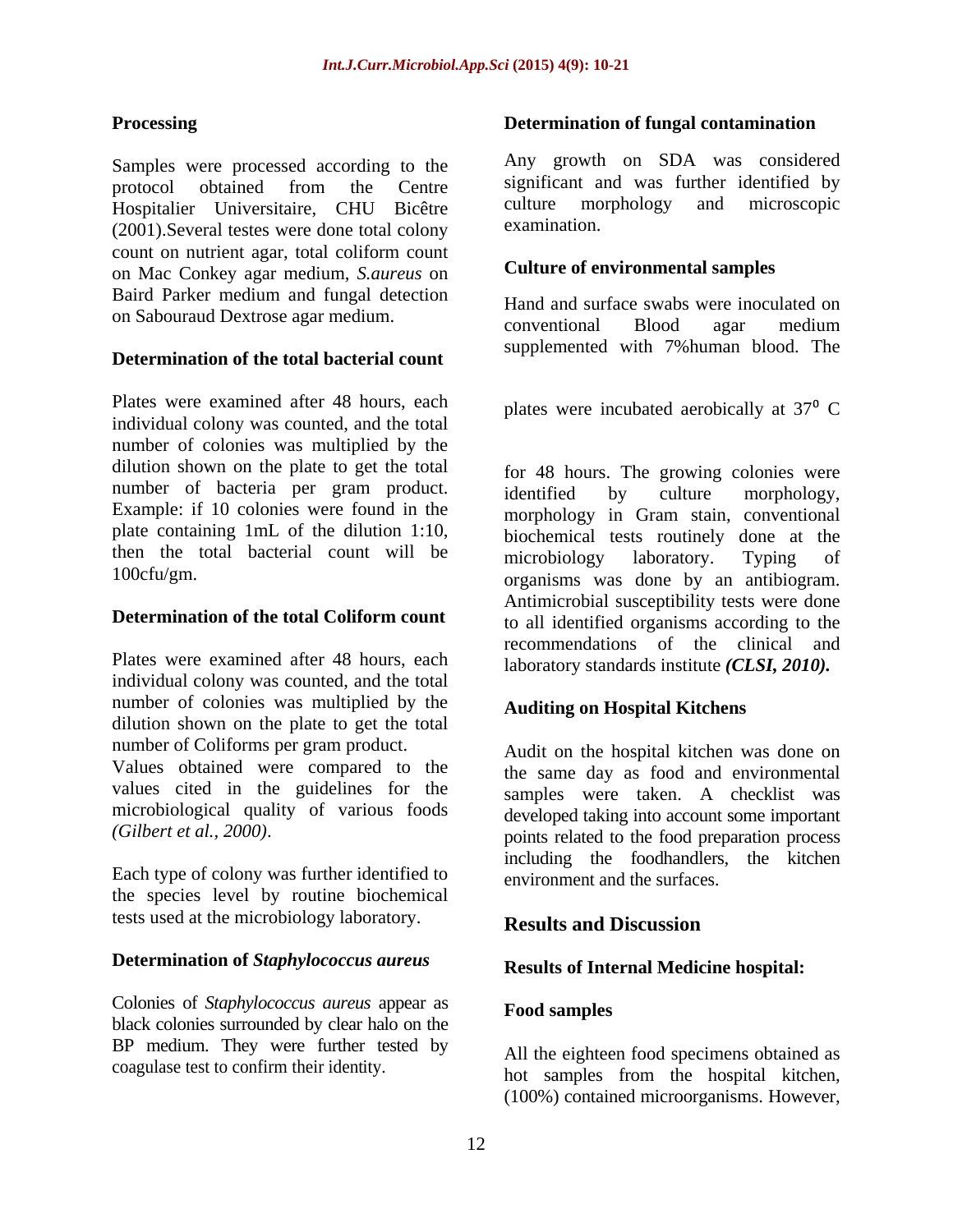the counts were considered satisfactory in 7 species (3/15,20%) followed by specimens (39%), unsatisfactory in 7 Corynebacterium species (2/15,13.3%), specimens (39%), acceptable in 4 specimens Serratia (2/15,13.3%), Stenetrophomonas  $(22\%)$  as shown in Table (1)  $(2/15, 13.3\%)$ ,  $MRSA$   $(2/15, 13.3\%)$ ,

organism isolated from all types of This was followed by *Stenetrophomonas* (20%) and *Enterobacter vulneris* (16.7%) as

Also, all of the eighteen food specimens (1/15,6.7%). obtained as cooled samples from the hospital ward kitchen,(100%) contained **Results of General Surgery hospital** microorganisms. However, the counts were considered satisfactory in 2 specimens (11%), unsatisfactory in 13 specimens (72%), acceptable in 3 specimens (17%) as Out of the 15 food specimens obtained as shown in Table (3). hot samples from the hospital kitchen, 14

(100%) as shown in Table (4).

The 20 swabs obtained from the hands of the positive food specimens as shown in Table food-handlers were all positive for (6). microorganisms (100%).The most frequent organism identified was the *Coagulase Negative Staphylococci (CoNS)* as it was cooled samples from the hospital ward recovered from (11/20,55%) of samples. This was followed by *methicillin resistant* However, the counts were considered *Staphylococcus aueus* (*MRSA)* (5/20,25%) , *Bacillus* spp. (4/20,20%), *Candida* (3/20,15%), *Serratia* species (2/20,10%), acceptable in 2 specimens (11.8%) as shown *Enterobacter* species (2/20,10%), *Proteus* species (1/20,5%), *Acinetobacter* species (1/20,5%), *Micrococci* (1/20,5%) and The *Bacillus* species was the most common *Corynebacterium* species (1/20,5%). The organism isolated from all types of

surfaces, 15 (71.4%) were positive for microorganisms. The most frequent organisms identified were the *CoNS* (3/15,20%) , *Bacillus* species (3/15,20%) and *Enterobacter*

*Bacillus* species was the most common *Methicillin Resistant Coagulase Negative* contaminated hot food specimens (100%). species (1/15,6.7%), *Salmonella* (1/15,6.7%), shown in Table(2). (1/15,6.7%), *Candida* (1/15,6.7%), *Shigella* species (3/15,20%) followed by *Corynebacterium* species (2/15,13.3%), *Serratia* (2/15,13.3%), *Stenetrophomonas* (2/15,13.3%), *MRSA* (2/15,13.3%), *Staphylococci* (2/15,13.3%), *Pseudomonas Listeria* (1/15, 6.7%), *Micrococci* (1/15,6.7%), *Enterobacter agglomerans sonnei* (1/15,6.7%) and *Aspergillus niger*  $(1/15, 6.7\%)$ .

# **Food samples**

*Bacillus* species was the most common counts were considered satisfactory in 8 organism isolated from all types of specimens (58%), unsatisfactory in 4 contaminated cooled food specimens specimens (28%), acceptable in 2 specimens (95%) contained microorganisms. The  $(14\%)$  as shown in Table  $(5)$ .

**Environmental samples** The Bacillus species was the most common organism recovered from all the types of (6).

> All of the 17 food specimens obtained as kitchen contained microorganisms (100%). satisfactory in 4 specimens (23.5%),<br>unsatisfactory in 11 specimens (64.7%), in Table (7).

Out of the 21swabs obtained from the in the salad samples where the most contaminated cooled food specimens except common organism isolated was the Candida species as shown in Table (8).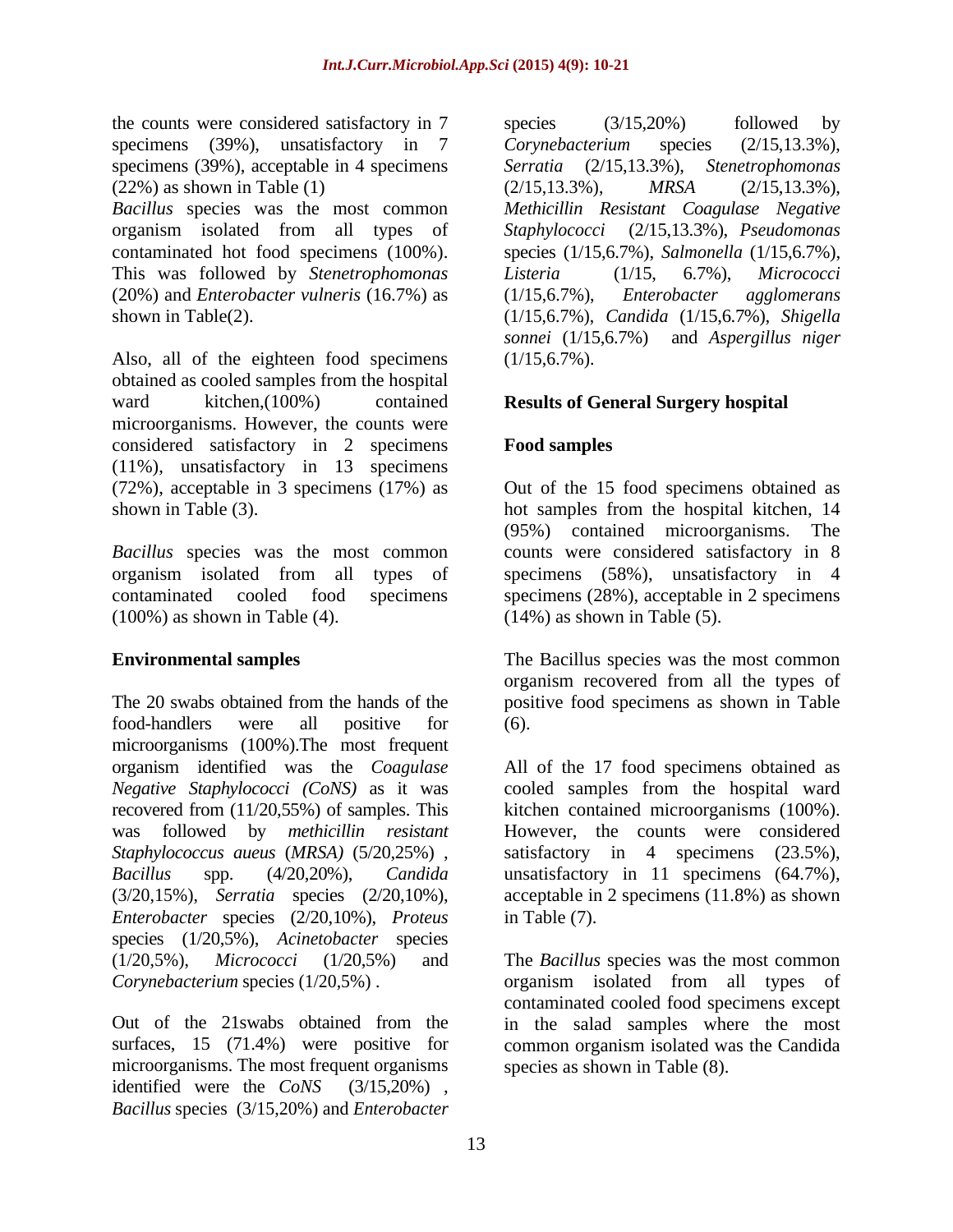of the foodhandlers, 17 (90%) were positive organism isolated was the *CoNS* (13/17, 76.5%), followed by *Streptococci* (1/17, (1/17,5.9%), *Stenetrophomonas*(1/17,5.9%), and *Corynebacterium* spp.(1/17,5.9%).

Out of the 23swabs obtained from the surfaces, 7 (30%) were positive for microorganisms. The most frequent control Clostridia and other bacteria, and organisms isolated were the *CoNS* (3/7,42.9%), and *Enterobacter* species  $(3/7,42.9\%)$ ,followed by *Acinetobacter* reheated to at least  $72^{\circ}$ C before consumption (2/7,28.6%) and *Micrococci* (2/7, 28.6%), then *Serratia* species (1/7,14.3%), *Corynebacterium* spp. (1/7,14.3%),*Bacillus* species (1/7,14.3%), *Klebsiella* (1/7,14.3%) and *MRSA* (1/7,14.3%).

Using the antibiogram, no correlation was found between the organisms recovered from the environmental samples obtained at the Internal Medicine and the General microorganisms recovered from the different types of specimens obtained from food.

Our findings goes with *Reglier-Poupet et al.* microbiological quality of meals on leaving *aureus* (one salad sample from the IM the central kitchen and at the time the last<br>national and one hot rice sample from the<br>nation was served. The authors found that GS bospital). Rattanasena and patient was served. The authors found that although the microbiological results on leaving the central kitchen were: 37 good meals  $(72\%)$ , 12 acceptable meals  $(24\%)$  and<br>2 unsatisfactory meals  $(4\%)$  the results at cafeteria, followed by *E.coli* and 2 unsatisfactory meals (4%), the results at cafeteria, followed by *E.coli* and the time the last patient was served were:36 Streptococcus faecalis. The authors the time the last patient was served were:36 good meals (71%), 7 acceptable meals (14%) and 8 unsatisfactory meals (15%).

This could be due to the fact that in the present study ,the prepared food was left to

**Environmental samples** cool then some workers start to package Out of the 19 swabs obtained from the hands covering, waiting to be distributed to the food inside the foam plates by a cellophane patients after 30-45 minutes.

for microorganisms. The most frequent For this reason the European Food Safety 5.9%), *Bacillus* species (1/17,5.9%), growth from bacterial spores, which survive *Enterobacter* species (1/17,5.9%), *MRSA* cooking. Food should be cooled rapidly and recommended that effective cooling is required after cooking to prevent

kept below  $7-8^{\circ}$  C (ideally below  $4^{\circ}$  C) to

*(Juneja et al., 2006).* Also, *Barbara and Sarah (2009)* recommended that food should be served within 15 minutes.

Surgery hospitals kitchens and the studies which stated that *Bacillus* spp. can *Bacillus* spp. was the most common organism identified in all types of food. This finding goes in agreement with *Barbara and Sarah (2009)* and *Khamis and Hafez (2011)* survive cooking in almost all types of food such as cooked rice, vegetable samples, cooked meat and poultry.

*(2005)* who compared between the Only 2 samples contained *Staphylococcus aureus* (one salad sample from the IM hospital and one hot rice sample from the GS hospital). *Rattanasena and Somboonwatthanakul (2010)* showed that *S.aureus* was the most common bacteria isolated in freshly made foods in hospital cafeteria, followed by *E.coli* and *Streptococcus faecalis.* The authors attributed their findings to the lack of hand hygiene since such infection occurs when cooked foods are handled by persons who carry the pathogen in their nails or their skin *(Protocarrero et al., 2002).*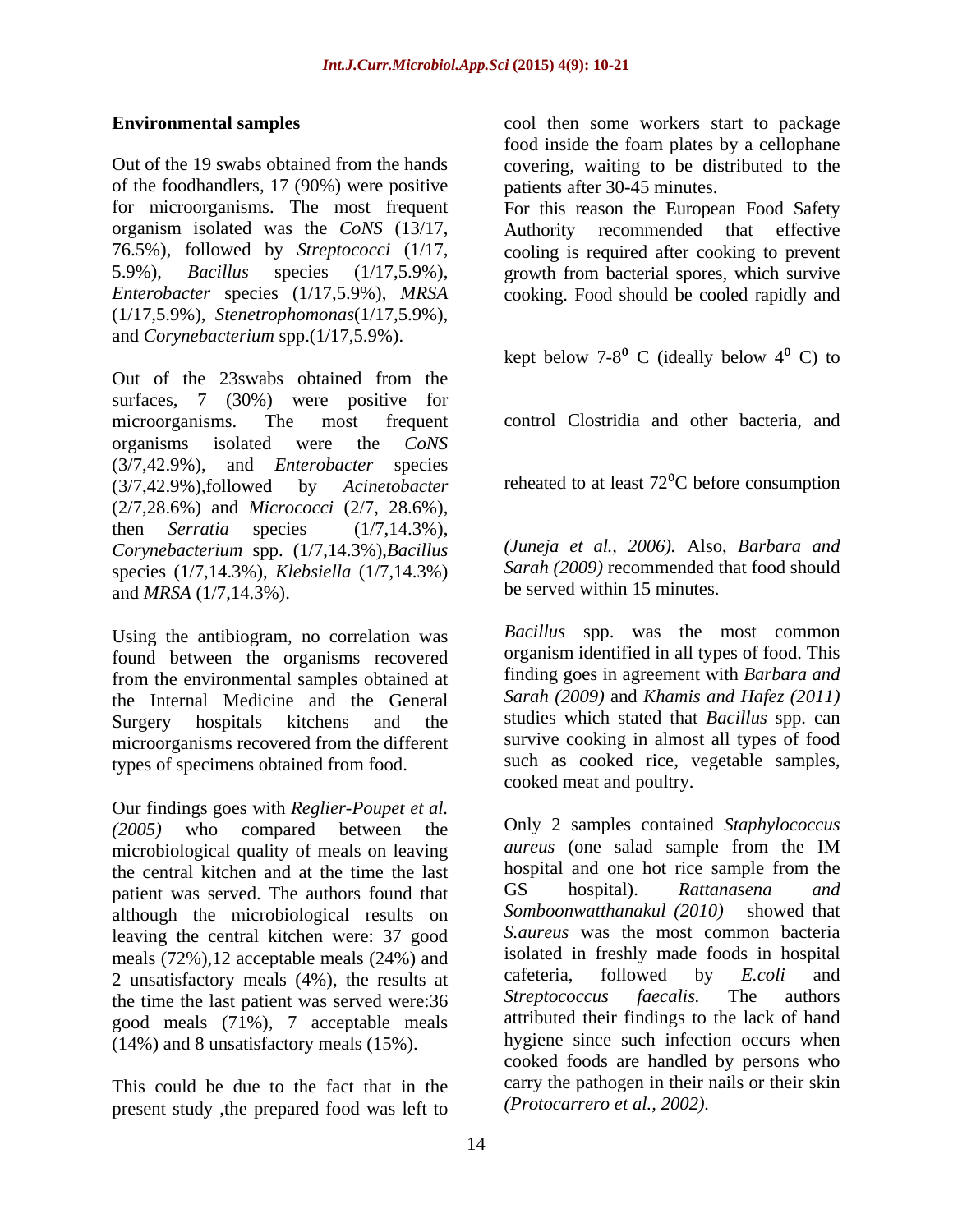In this study, there were multiple samples from the IM hospital were 100% with high coliform count. The presence of contaminated by microorganisms. The coliforms indicates a substantially increased organisms isolated were: Bacillus spp. risk of the presence of pathogens and any  $(6/6, 100\%)$ ,  $Candida$   $(4/6, 66.6\%)$ , cooked food should not have coliforms *Enterobacter* (2/6,33.3%) and *Klebsiella*, exceeding 100cfu/g *(KEBS, 2003). Aycicek et al. (2004)* reported that the presence of coliforms, *E.coli* and *CoNS* indicates either However *Khamis and Hafez (2011)* found post-cooking or post-preparing thatthe most commonly isolated bacteria contamination of the main dishes and salad from green salad samples were studied. At the same time, these results Pseudomonas aeroguinosa (*P. aeruginosa),* indicate a long delay-time and inadequate temperature holding during the distribution processing of the hot meals. Alternatively, it can be said that management practices in organism identified was CoNS (55%) in IM washing, sorting, packing and transporting followed by MRSA (25%) in IM hospital,

more prevalent than moulds in the food isolated from the hands of the food handlers in GS hospital. *Aspergillus niger* was more common than yeast. However, they which found that *Enterobacteriaceae* examined different food types than us. They noted that different *Aspergillus* spp. were found in herbal teas, freeze-dried soup, all fruit types, except melons and grapefruit

from 16.7% of vegetable samples obtained (3/15,20%) and *Enterobacter* species

samples, in the present work, those obtained from the IM hospital were 100% contaminated by microorganisms. The organisms isolated were: *Bacillus* spp. (6/6,100%), *Candida* (4/6,66.6%), *Serratia*, *Stenetrophomonas*, *Candida tropicalis S.aureus* each (1/6,16.7%). from green salad samples were *Aeromonas and enterococci*.

agriculture, as part of growing, harvesting, hospital and (76,5%) in GS hospital procedures for salad vegetables may also be *Bacillus* spp. (20%) in IM hospital and improper. (5.9%) in GS hospital and other species less In the present study, Yeast *(Candida)* was *(2004)* found that the most common bacteria samples. It was detected in cooled rice, were *S.aureus* (70%) and *CoNS* (56.7%) vegetables and salad in IM hospital. Also, it followed by *Bacillus subtilis* (17.2%), *Bacillus* was detected in cooled rice, meat and salad species (10.5%), *E.coli* (7.8%), *Klebsiella* detected in some samples but less (2.2%) and *P*.*aeruginosa* (0.6%). Also, frequently. *Penicillium* was detected in one *Cengiz et al. (2008)* found that *CoNS* (95%) sample of cooled vegetables. This was in and *S. aureus* (74%) were the most common disagreement with *Bouakline et al (2000)* organisms isolated from the hands of the who found that moulds contamination was kitchen staff. However, *Ekrami et al. (2011)* As regard the hand swabs, the most frequent organism identified was *CoNS* (55%) in IM followed by *MRSA* (25%)in IM hospital, frequently isolated. Similarly, *Aycicek et al* isolated from the hands of the food handlers *oxytoca* (3.9%), *Klebsiella pneumonia* which found that *Enterobacteriaceae* (*K.pneumonia* and *Enterobacter* spp.) were the most common isolates in food service personnel followed by *CoNS* and *S.aureus.*

juice. As regard the environmental surface swabs, In the present work, *E*. *coli* was isolated the *CoNS* (3/15, 20%), *Bacillus* species at the IM kitchen but not from the samples (3/15,20%) in IM hospital and the *CoNS* obtained at the GS kitchen. *Marzano &* (3/7,42.9%), and *Enterobacter* species *Balzaretti (2011)* found that the cooked food (3/7,42.9%) in GS hospital. *Ekrami et al.* ready for consumption was contaminated by *(2011)* found that *S.aureus*, *K. pneumoni* E. coli in 2.7% of samples, by S. aureus in (31.5%) and *CoNS* (31%) are isolated from 2.2% of samples. As regard the green salad the surfaces, and there are some reports forthe most frequent organisms identified were (3/15,20%) and *Enterobacter* species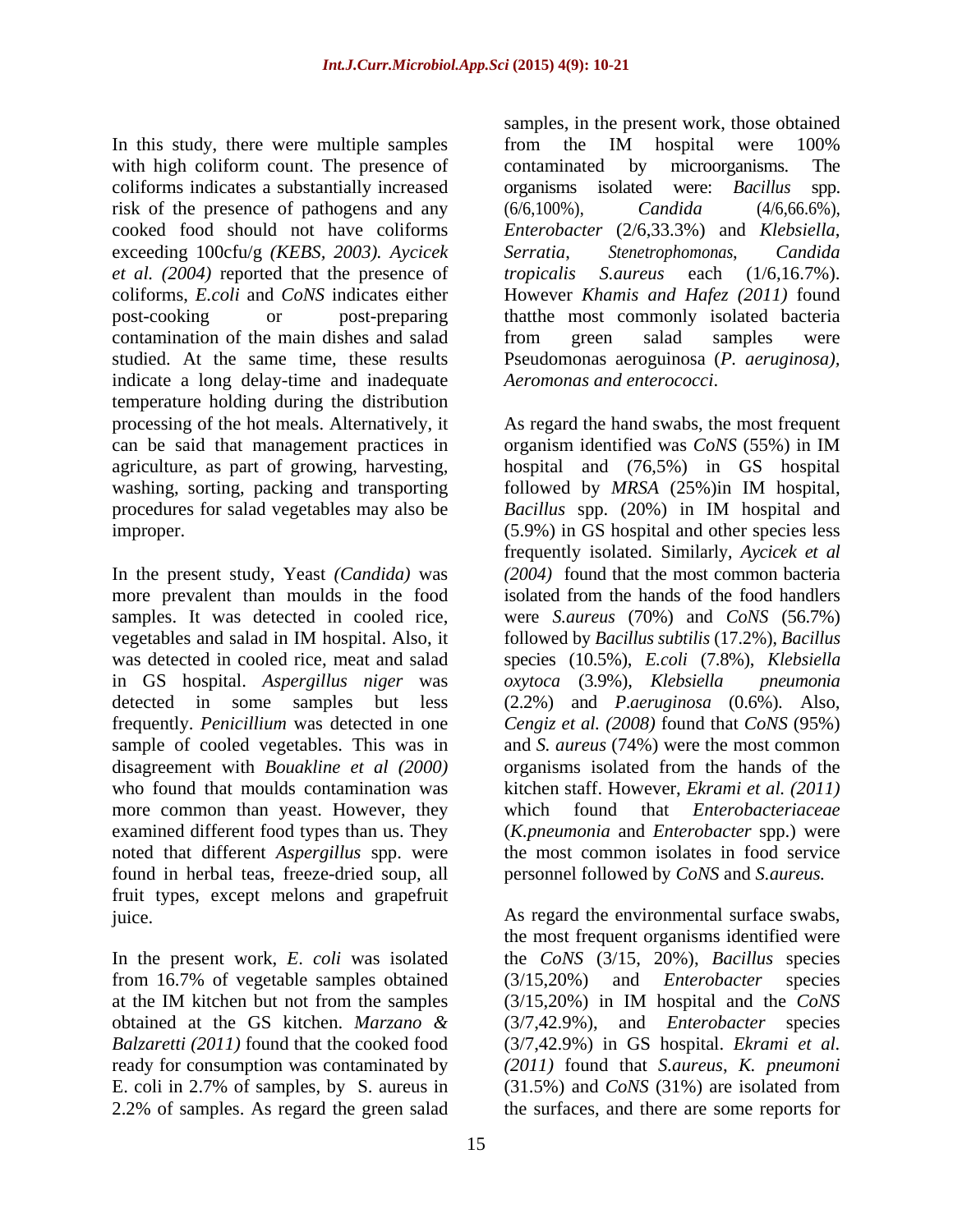### *Int.J.Curr.Microbiol.App.Sci* **(2015) 4(9): 10-21**

the production of enterotoxins by *CoNS (Pep et al., 2006).*

Food **TCC TC Staphylococcus Fungal Fungal** *aureus***% Fungal Contamination% Rice** Satisfactory (n= 4)  $1.3 \times 10^3$  0 0% 0% 0%  $0\%$  0% 0% 0% Unsatisfactory (n=1)  $4 \times 10^5$  0 0 0% 0% 0%  $0\%$  0% 0% Acceptable(n= 1)  $2 \times 10^4$  0 0% 0% 0%  $0\%$  0% 0% **Cooked vegetables** Satisfactory (n= 1)  $2 \times 10^3$  0 0% 0% 0%  $0\%$  0% 0% Unsatisfactory (n=4)  $1.9 \times 10^6$  0 0% 0% 0%  $0\%$  0% 0% Acceptable  $(n=1)$  2 x  $10^4$  0 0% 0% 0%  $0\%$  0% 0% **Cooked meat** Satisfactory (n= 0) 0 0 0% 0% Unsatisfactory  $(n=1)$  5 x  $10^6$  0 0% 0% 0%  $0\%$  0% 0% Acceptable (n= 0)  $\begin{vmatrix} 0 & 0 \\ 0 & 0 \end{vmatrix}$  0 0% 0% **Cooked chicken** Satisfactory (n= 2)  $2.1 \times 10^4$  0 0% 0% 0%  $0\%$  0% 0% Unsatisfactory  $(n=1)$   $2 \times 10^6$  0 0% 0% 0%  $0\%$  0% 0% Acceptable (n= 2)  $7 \times 10^5$  0 0% 0% 0%  $0\%$  0% 0%

### **Table.1** Results of the Internal Medicine Hospital kitchen (hot meals)

### **Table.2** Organisms isolated from hot food specimens of IM hospital

| $\sim$<br>Food  | <b>Organisms</b>        | Number of positive samples $(\% )$ |
|-----------------|-------------------------|------------------------------------|
| $Rice(n=6)$     | <b>Bacillus species</b> | $5(100\%)$                         |
|                 | Enterbactervulneris     | 1(16.7%)                           |
| Vegetables(n=6) | <b>Bacillus</b> species | 100%) ر                            |
| $Mean(n=1)$     | <b>Bacillus</b> species | 1(100%                             |
| $Chicken(n=5)$  | <b>Bacillus</b> species | $(100\%)$                          |
|                 | Stenetrophomonas        | (20%                               |

### **Table.3** IM hospital ward kitchen (cooled meals)

| Food                                                     | TCG                          | <b>TC</b> | Staphylococcusaureus% FungalContamination% |        |
|----------------------------------------------------------|------------------------------|-----------|--------------------------------------------|--------|
| Jiro                                                     |                              |           |                                            |        |
| atisfactory $(n=1)$                                      |                              |           |                                            |        |
| Jnsatisfactory (n=4)                                     | $-6$<br>$4.5 \times 10^{-4}$ |           |                                            | 50%    |
| Acceptable $(n=1)$                                       | $-5 \times 10^{-7}$          |           |                                            | 100%   |
| <b>Cooked vegetables</b>                                 |                              |           |                                            |        |
| Satisfactory $(n=0)$                                     |                              |           |                                            |        |
| Jnsatisfactory (n=5)                                     | $1 \times 10^6$              |           |                                            | 21 IOZ |
| Acceptable $(n=1)$                                       |                              |           |                                            |        |
| Cooked meat                                              |                              |           |                                            |        |
| $\frac{3 \text{atisfactory} (n=0)}{n}$                   |                              |           |                                            | $10\%$ |
| Jnsatisfactory<br>$= 1$                                  | $40 \times 10^6$             |           | $0\%$                                      | 0%     |
|                                                          |                              |           |                                            | 10%    |
| $\frac{\text{Acceptable (n= 0)}}{\text{Cooked chicken}}$ |                              |           |                                            |        |
| Satisfactory $(n=1)$                                     |                              |           | $U\%$                                      | 100%   |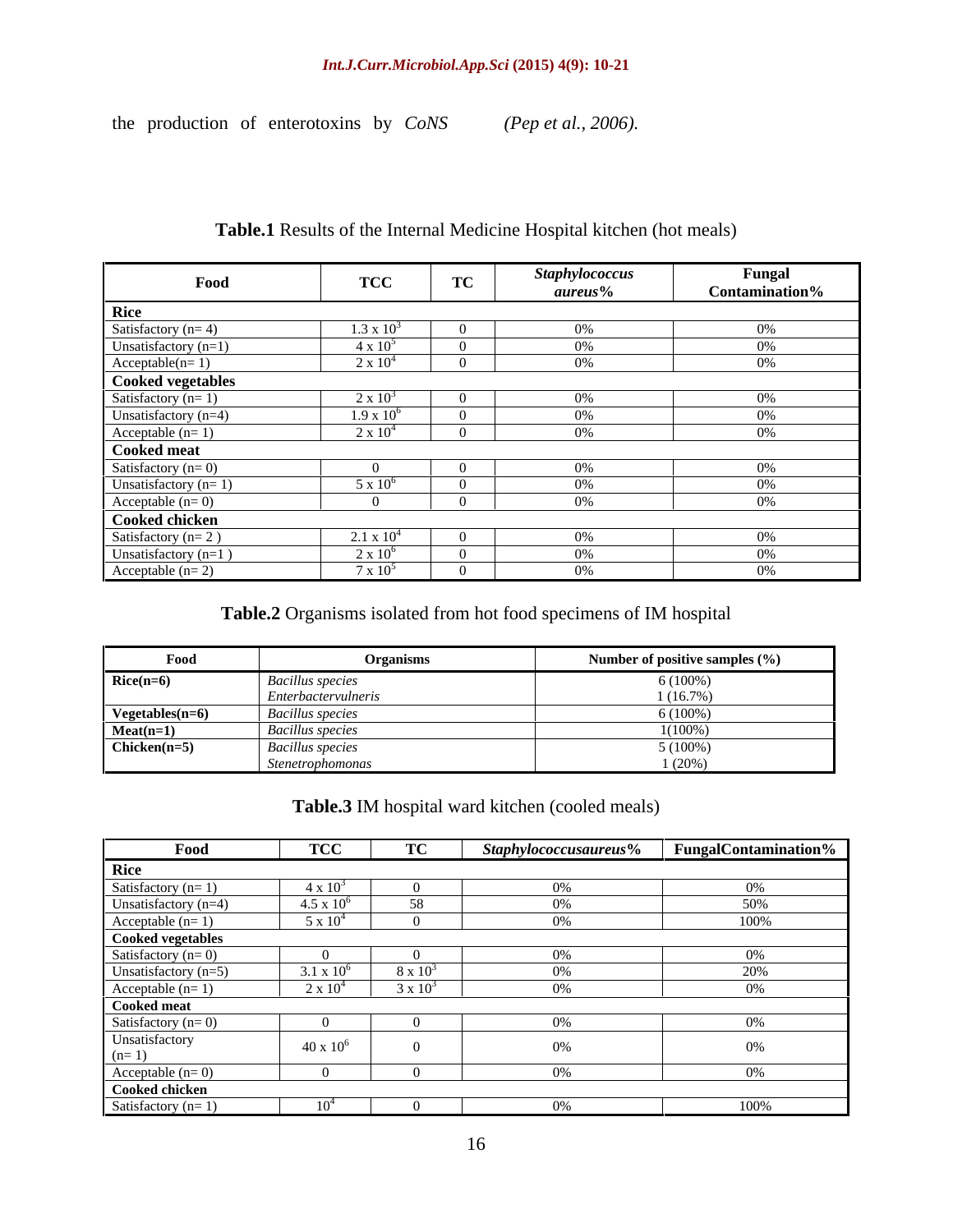## *Int.J.Curr.Microbiol.App.Sci* **(2015) 4(9): 10-21**

# **Table.4** Organisms isolated from cooled food specimens of IM hospital

| Food               | <b>Organisms</b>        | Number of positive samples (%) |
|--------------------|-------------------------|--------------------------------|
| Rice $(n=6)$       | <b>Bacillus</b> species | $6(100\%)$                     |
|                    | Coagulase Negative      | 1(16.7%)                       |
|                    | Staphylococci(CoNS)     | 1(16.7%)                       |
|                    | Serratia                | 2(33.3%)                       |
|                    | Enterobacterspecies     | 1(16.7%)                       |
|                    | Candida                 | 1(16.7%)                       |
|                    | Aspergillus Niger       | 1(16.7%)                       |
|                    | Penecillium             |                                |
| Vegetables $(n=6)$ | <b>Bacillus</b> species | $6(100\%)$                     |
|                    | Enterobacter species    | 1(16.7%)                       |
|                    | Acinetobacter           | 1(16.7%)                       |
|                    | Serratia                | 1(16.7%)                       |
|                    | E.Coli                  | 1(16.7%)                       |
|                    | Candida                 | 1(16.7%)                       |
| Meat $(n=1)$       | <b>Bacillus</b> species | $1(100\%)$                     |
|                    | Pseudomonas             | $1(100\%)$                     |
|                    | Acinetobacter           | $1(100\%)$                     |
| Chicken $(n=5)$    | <b>Bacillus</b> species | $5(100\%)$                     |
|                    | Corynebacterium         | 2(40%)                         |
|                    | Pseudomonas             | 1(20%)                         |
|                    | Stenetrophomonas        | 1(20%)                         |
|                    | Aspergillusniger        | $2(40\%)$                      |
| Salad $(n=6)$      | Bacillusspecies         | $6(100\%)$                     |
|                    | Klebsiella              | 1(16.7%)                       |
|                    | Serratia                | 1(16.7%)                       |
|                    | Stenetrophomonas        | 1(16.7%)                       |
|                    | Enterobacter            | $2(33.3\%)$                    |
|                    | Candida                 | $4(66.6\%)$                    |
|                    | Candida tropicalis      | 1(16.7%)                       |
|                    | Staphaureus             | 1(16.7%)                       |
|                    |                         |                                |

# **Table.5** Results of the General Surgery hospital kitchen (hot meals)

|                                                                          | TCC                                                                                     |        | <b>Staphylococcus</b> | Fungal                    |
|--------------------------------------------------------------------------|-----------------------------------------------------------------------------------------|--------|-----------------------|---------------------------|
| Foods                                                                    | $\bf{1}$                                                                                | $\sim$ | aureus%               | <b>Contamination</b> %    |
|                                                                          |                                                                                         |        |                       |                           |
| Satisfactory $(n=2)$                                                     |                                                                                         |        | 510%                  | $11\frac{U}{2}$           |
| $\text{r}_{\text{Insatisfactory}}$ (n= $\angle$ )                        | $1.2 \times 10^{6}$                                                                     |        | 10%                   | $10\%$                    |
| Acceptable $(n=0)$                                                       |                                                                                         |        | 110%                  | $10\%$                    |
|                                                                          |                                                                                         |        |                       |                           |
| <b>Cooked vegetables</b><br>Satisfactory (n= 2)<br>Unsatisfactory (n= 1) | $2.5 \times 10^3$                                                                       |        | $1V_0$                | 1 <sup>0</sup>            |
|                                                                          | $2 \times 10^6$                                                                         |        | $110\%$               | $\sim$ $\sim$             |
| Acceptable $(n=2)$                                                       | $2.5 \times 10^{-7}$                                                                    |        | 110%                  | $10\%$                    |
|                                                                          |                                                                                         |        |                       |                           |
| $\frac{\text{Cooked meat}}{\text{Satisfactory (n= 3)}}$                  | $\overline{\phantom{a}}$ , and the set of $\overline{\phantom{a}}$<br>$3.7 \times 10^3$ |        | $\mathbf{U}$          |                           |
| Unsatisfactory (n=1)                                                     | $20 \times 10^5$                                                                        |        | $\mathbf{U}$          | $\mathbf{U}^{\mathbf{U}}$ |
| Acceptable $(n=0)$                                                       |                                                                                         |        | $\sim$ $\sim$         | $\mathbf{U}^{\mathbf{U}}$ |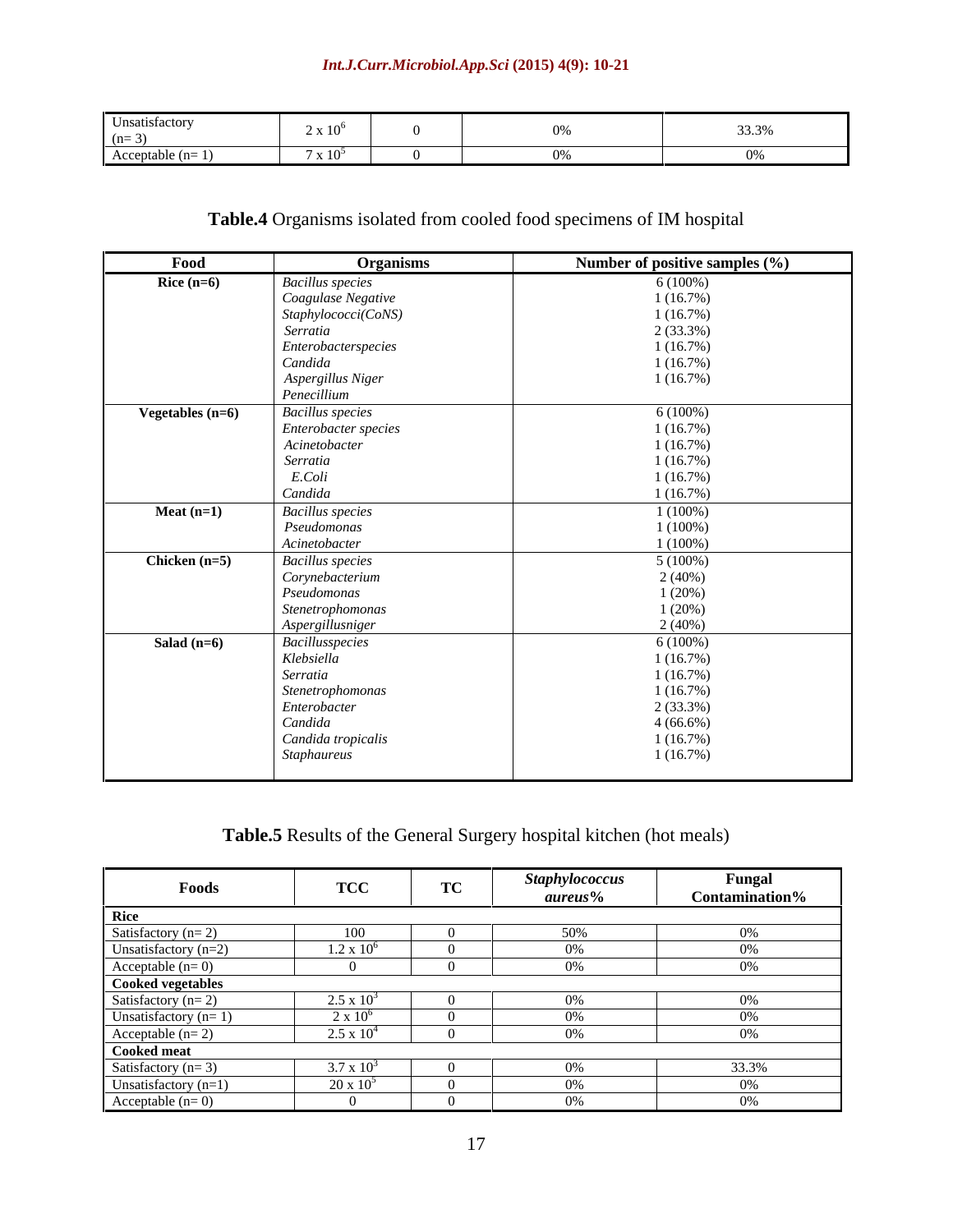# *Int.J.Curr.Microbiol.App.Sci* **(2015) 4(9): 10-21**

| Cooked chickeı         |             |  |          |
|------------------------|-------------|--|----------|
| Satisfactory           | $\sim$ A 10 |  |          |
| Unsatisfactory $(n=0)$ |             |  |          |
| Acceptable             |             |  | $\cdots$ |

# **Table.6** Organisms isolated from hot food specimens of GS hospital

| Food               | <b>Organisms</b>                            | Number of positive samples (%) |
|--------------------|---------------------------------------------|--------------------------------|
| Rice $(n=5)$       | <b>Bacillus</b> species<br>Staph.aureus     | 4(80%)<br>1(20%)               |
| Vegetables $(n=5)$ | <b>Bacillus</b> species<br>Pseudomonas      | $5(100\%)$<br>1(20%)           |
| Meat $(n=4)$       | <b>Bacillus</b> species<br>Aspergillusniger | $4(100\%)$<br>1(25%)           |
| Chicken $(n=1)$    | <b>Bacillus</b> species                     | $1(100\%)$                     |

# **Table.7** The results of the General Surgery ward kitchen (cooled meals)

| Food                      | <b>TCC</b>        | <b>TC</b>       | <b>Staphylococcus</b><br>aureus% | Fungal<br>Contamination% |
|---------------------------|-------------------|-----------------|----------------------------------|--------------------------|
| <b>Rice</b>               |                   |                 |                                  |                          |
| Satisfactory ( $n=2$ )    |                   |                 | $0\%$                            | 100%                     |
| Unsatisfactory (n=4)      | 5.5 x $10^6$      |                 | 25%                              | 0%                       |
| Acceptable $(n=0)$        |                   |                 | 0%                               | 0%                       |
| Cooked vegetables         |                   |                 |                                  |                          |
| Satisfactory $(n=0)$      |                   |                 | $0\%$                            | 0%                       |
| Jnsatisfactory<br>$(n=5)$ | 9.4 x $10^6$      | 6 x $10^3$      | 0%                               | 40%                      |
| Acceptable<br>$n=1$ )     | $2 \times 10^2$   | $2 \times 10^2$ | 0%                               | 0%                       |
| Cooked meat               |                   |                 |                                  |                          |
| Satisfactory ( $n=2$ )    | $5 \times 10^3$   | 10              | 0%                               | 0%                       |
| Unsatisfactory $(n=2)$    | $1.3 \times 10^7$ |                 | 0%                               | 50%                      |
| Acceptable $(n=0)$        |                   |                 | 0%                               | 0%                       |
| Cooked chicken            |                   |                 |                                  |                          |
| Satisfactory $(n=0)$      |                   |                 | $0\%$                            | 0%                       |
| Unsatisfactory $(n=0)$    |                   |                 | 0%                               | 0%                       |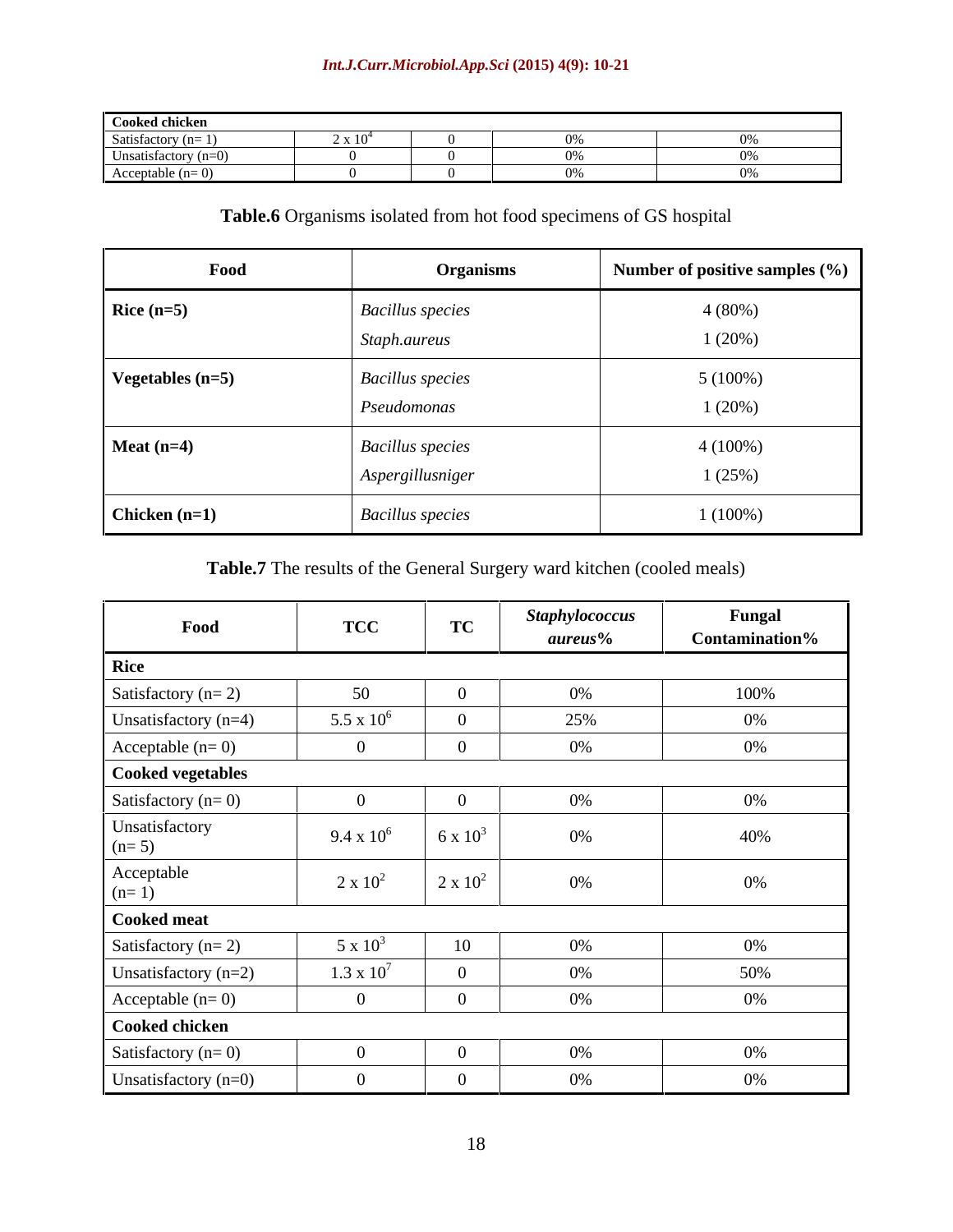|--|--|--|--|--|

| Food               | <b>Organisms</b>        | Number of positive samples $(\% )$ |
|--------------------|-------------------------|------------------------------------|
| Rice $(n=6)$       | <b>Bacillus</b> species | 5(83.3%)                           |
|                    | Stenetrophomonas        | 1(16.7%)                           |
|                    | Candida                 | 1(16.7%)                           |
|                    | Penecillium             | 1(16.7%)                           |
|                    | CoNS                    | 2(33.3%)                           |
|                    | Staph.aureus            | 1(16.7%)                           |
| Vegetables $(n=6)$ | <b>Bacillus</b> species | $6(100\%)$                         |
|                    | Aeromonashydrophila     | 1(16.7%)                           |
|                    | Serratia                | 1(16.7%)                           |
|                    | Penecillium             | 1(16.7%)                           |
| Meat $(n=4)$       | <b>Bacillus</b> species | $4(100\%)$                         |
|                    | Candida                 | 1(25%)                             |
|                    | Serratia                | 1(25%)                             |
| Chicken $(n=1)$    | <b>Bacillus</b> species | $1(100\%)$                         |
| Salad $(n=6)$      | Klebsiella              | 1(16.7%)                           |
|                    | Enterobacter            | 1(16.7%)                           |
|                    | Candida                 | 4(66%)                             |

**Table.8** Organisms isolated from cooled food specimens of GS hospital

establishment of a global quality policy to

The surfaces and equipment were scored (45.8%) in the IM hospital kitchen and (51.4%) in the GS hospital kitchen because equipment, These findings are in agreement with the utensils, walls, floors and sinks were not study of *Veiros et al (2009)*,who found that always clean. The use of detergents and 76% of the attributes evaluated in checklist insecticides was neither adequate nor effective. Utensils were old and not easily cleanable. However, packaging materials were used to We concluded from this study that the avoid contamination of food; also walls and process of cooling and packaging of food

Contact surfaces analysis done by *Zbadi et* Also, personnel were scored (51.7%) in the *al.*(2014) showed that the causative IM hospital kitchen and (48.3%) in the GS organisms were fecal coliforms (60%) and hospital kitchen because wearing of masks, *S.aureus* (40%), that could make the gloves, hair caps and overshoes was not warning signal in hospitals for the usually implemented. Aprons were not ensure food safety and to prevent healthcare handlers were not usually clean; rings and associated infections. sores were sometimes seen. There is a adequately clean. The hands of the food specified person responsible for overall plant sanitation.

were classified as non- conforming.

floors were easily cleanable. was not efficient and food was kept in the temperature dangerous zone for a long time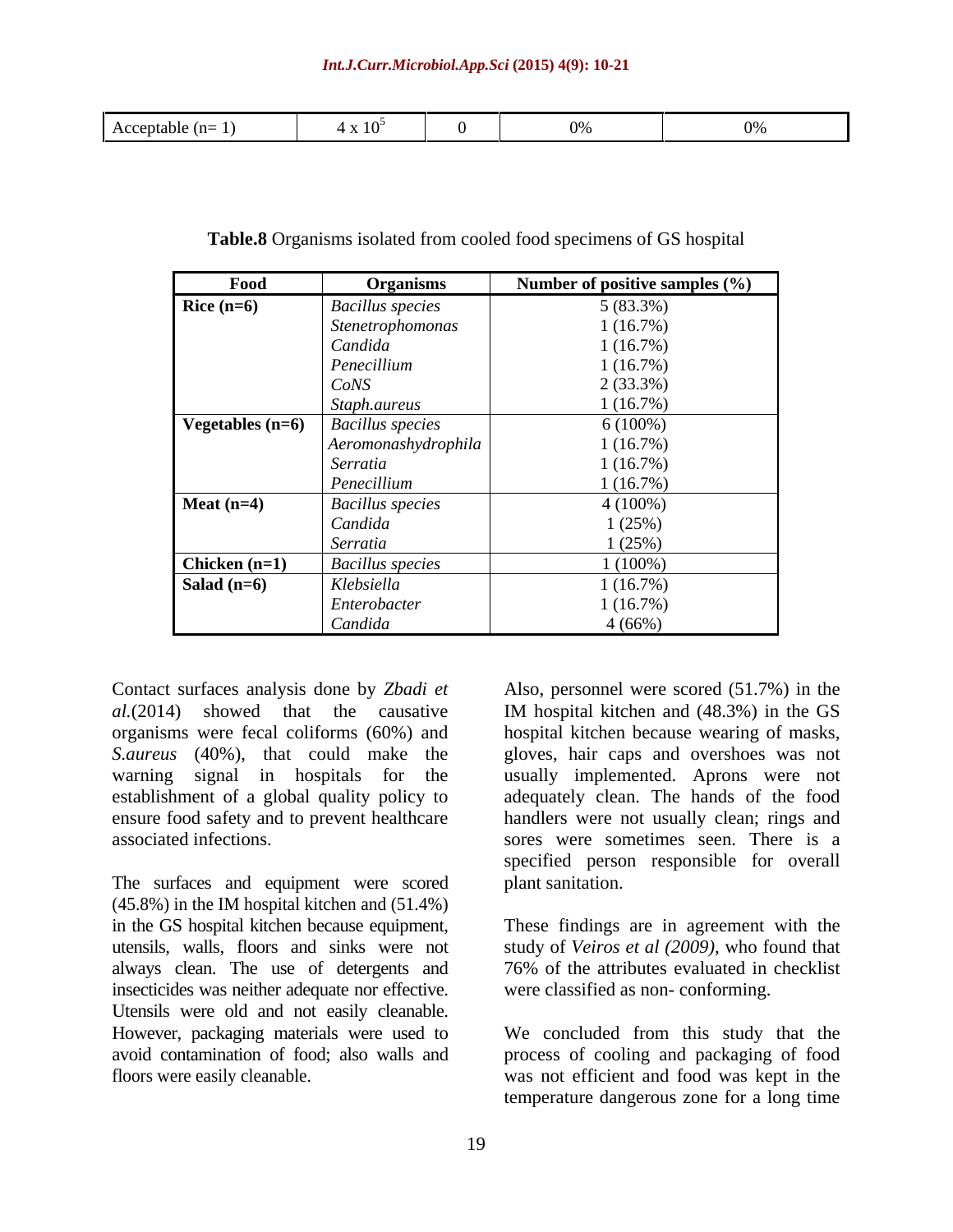which explains why the unsatisfactory meals (2000): Guidelines for the were more at the time of serving. So it is recommended to follow the adequate temperature control regimen and to immediately cool the food after being prepared till being served. More training programs for the food handlers are needed to ensure strict adherence to hand and Hanekom S., Vermeulen E., Oldervage environmental hygiene. Theron W., et al. (2010): Food safety

- Ayçiçek H., Aydoğan H. and AJAND. 10 (9): 4000 4015. foodhandlers. Food Control. 15(4): 253-259. **Y** ork, USA.20-40.
- settings. J. of Hospital Infection. 73: York, USA.  $2<sup>nd</sup>$  ed. 25-40.
- Bouakline A., Lacroix C., Roux N., et al. (2000):Fungal contamination of food
- Cengiz H., Recai O., Hakan Y., et al. The training of sous-vide chicken products. foodhandlers at a teaching hospital. *In*: Food control. 19(2): 186-190. Emerging<br> **Hospitalier** Universitaire (CHU) 100-106.
- Centre Hospitalier Universitaire (CHU) bacteriologique des aliments. Vol(1).
- CLSI (2010): Performance standards for antimicrobial susceptibiltiy testing;
- Ekrami A., Kayedani A., Jahangir M. et al. (2011): Isolation of common aerobic environment of seven hospitals, Microbiology. 4(2): 75-82.
- Gilbert R., de Louvois J., Donovan T., et al.

(2000): Guidelines for the microbiological quality of some ready-to-eat foods sampled at the point of sale. PHLS Advisory Committee for Food and Dairy Products.Commun.Dis. Public Health. 3: 163-167.

- **References** unit serving low microbial diet to risk factors in a hospital food service immunocompromised patients. AJAND.  $10(9)$ :  $4000 - 4015$ .
	- Küçükkaraaslan A. (2004): ICMSF (2002): Microorganisms in foods. 7. Assessment of the bacterial Microbiological Testing in Food contamination on hands of hospital Safety Management. Kluwer<br>
	foodbandlers Food Control 15(4) Academic/Plenum Publishers. New Safety Management. Kluwer Academic/Plenum Publishers, New York, USA.20-40.
- Barbara M. and Sarah J. (2009): ICMSF (2005): Microorganisms in foods. 6. Microbiological safety of food in Microbial ecology of food<br>hospitals and other healthcare Commodities. Kluwer hospitals and other healthcare Commodities. Kluwer<br>settings I of Hospital Infection 73. Academic/Plenum Publishers, New Microbial ecology of food Commodities. Kluwer Academic/Plenum Publishers, New
	- in hematology units. J. Clin. extract and temperature abuse on<br>Microbiol 38(11):4272-4273 spowth of clostridium perfingens Microbiol. 38(11):4272-4273. growth of clostridium perfingens<br>
	H Becai O Hakan Y et al from spore inocula in marinated. (2008): The hygiene training of sous-vide chicken products.<br>
	foodbandlers at a teaching bosnital Innovative Food Science & Juneja V., Fan X., Pena-Ramos A., et al. (2006): The effect of grape fruit extract and temperature abuse on growth of clostridium perfingens from spore inocula in marinated, sous-vide chicken products. Innovative Food Science & Emerging Technologies. 7 (1-2): 100-106.
	- Bicêtre. (2001): Surveillance KEBS (Kenya Bureau of Standards) (2003): Standard microbiological limits of foods K. S. 05-220, Government Press Nairobi, Kenya. 1-7.
	- Twentieth Informational Supplement. Khamis N. and HafezM. (2011): A microbial<br>M100-820 Wayne PA 30 (15): 1-<br>Survey of food served to M100-S20. Wayne, PA. 30 (15): 1-<br>17 b 1000 mcohematology patients at a 17. oncohematology patients at a Khamis N. and HafezM.(2011): A microbial survey of food served to university hospital Int. J. Infect. Control*.* 7(1): 1-6.
	- bacterial pathogens from the Leistner L. and Gould G. (2001): Hurdle Ahvaz, Iran. Jundishapur J. of the food Stability, Safety and Microbiology  $A(2)$ : 75-82 Leistner L. and Gould G. (2001): Hurdle Technology: Combination Treatment for Food Stability, Safety and Quality. Kluwer Academic/Plenum Publishers, New York.